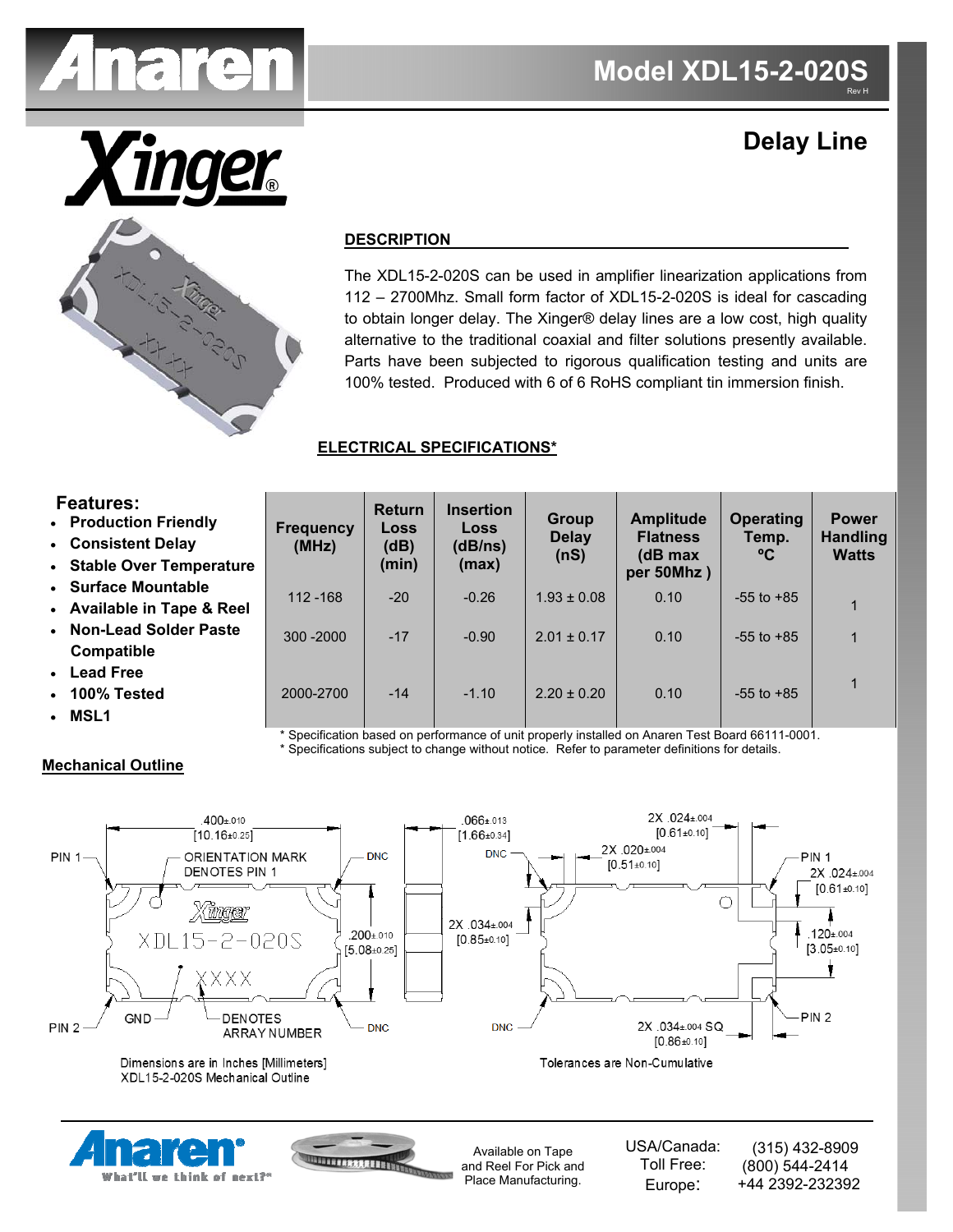

## **PIN CONFIGURATION**

| Pin 1  | Pin <sub>2</sub> | Pin <sub>3</sub>     | Pin 4                |
|--------|------------------|----------------------|----------------------|
|        |                  | DNC- Do not connect, | DNC- Do not connect, |
| Input  | Output           | Do not ground        | Do not ground        |
| Output | Input            | DNC- Do not connect, | DNC- Do not connect, |
|        |                  | Do not ground        | Do not ground        |

## **TYPICAL PERFORMANCE: 100 MHz to 3000 MHz**



#### **CASCADING XDL15-2-020S**

If more than 2ns delay is needed, cascading XDL15-2-020S can provide group delay of 4ns, 6ns and 8ns. Please refer to the app-note for the recommend mounting footprint for cascading the delay. Gap of 2mm between the cascaded parts is needed with solder mask in between.

USA/Canada: Toll Free: Europe:

 (315) 432-8909 (800) 544-2414 +44 2392-232392

Available on Tape and Reel For Pick and Place Manufacturing.

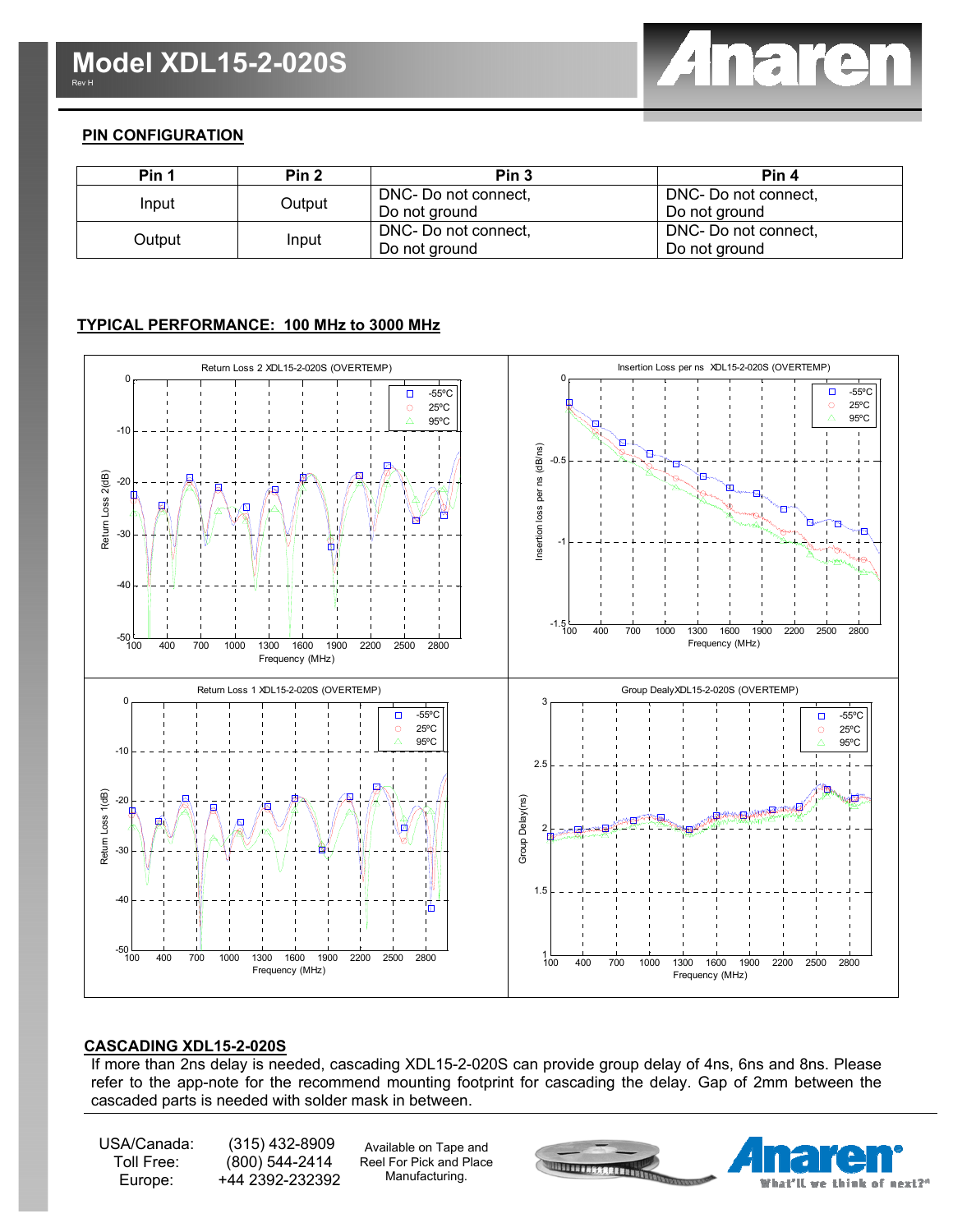

## **Mounting**

In order for Xinger surface mount delay lines to work optimally, there must be  $50\Omega$  transmission lines leading to and from all of the RF ports. Also, there must be a very good ground plane under the part with a number of plated thru holes to ensure proper electrical performance. If any of these conditions are not satisfied, insertion loss, average delay and VSWR may not meet published specifications.

When a surface mount delay line is mounted to a printed circuit board (PCB), the primary concerns are; insuring the RF pads of the device are in contact with the circuit trace of the PCB and the ground plane of neither the component nor the PCB are in contact with the RF signal. An example of how the PCB footprint could look is shown below. In particular designs, the 50 $\Omega$  lines need to be adjusted to the unique dielectric coefficients and thicknesses as well as varying pick and place equipment tolerances.

## **Mounting Footprint**









Available on Tape and Reel For Pick and Place Manufacturing.

USA/Canada: Toll Free: Europe: (315) 432-8909 (800) 544-2414 +44 2392-232392

#### **Coupler Mounting Process**

The process for assembling this component is a conventional surface mount process as shown in Figure 1. This process is conducive to both low and high volume usage.



*Figure 1: Surface Mounting Process Steps* 

*Storage of Components:* The Xinger products are available in immersion tin finish. Commonly used storage procedures used to control oxidation should be followed for these surface mount components. The storage temperatures should be held between  $15^{\circ}$ C and  $60^{\circ}$ C.

**Substrate:** Depending upon the particular component, the circuit material has an x and y coefficient of thermal expansion of between 17 and 25 ppm/°C. This coefficient minimizes solder joint stresses due to similar expansion rates of most commonly used board substrates such as RF35, RO4003, FR4, polyimide and G-10 materials. Mounting to "hard" substrates (alumina etc.) is possible depending upon operational temperature requirements. The solder surfaces of the coupler are all copper plated with either an immersion tin or tin-lead exterior finish.

*Solder Paste:* All conventional solder paste formulations will work well with Anaren's Xinger surface mount components. Solder paste can be applied with stencils or syringe dispensers. An example of a stenciled solder paste deposit is shown in Figure 2. As shown in the figure solder paste is applied to the four RF pads and the entire ground plane underneath the body of the part.

*Reflow:* The surface mount coupler is conducive to most of today's conventional reflow methods. A low and high temperature thermal reflow profile are shown in Figures 5 and 6, respectively. Manual soldering of these components can be done with conventional surface mount non-contact hot air soldering tools. Board preheating is highly recommended for these selective hot air soldering methods. Manual soldering with conventional irons should be avoided.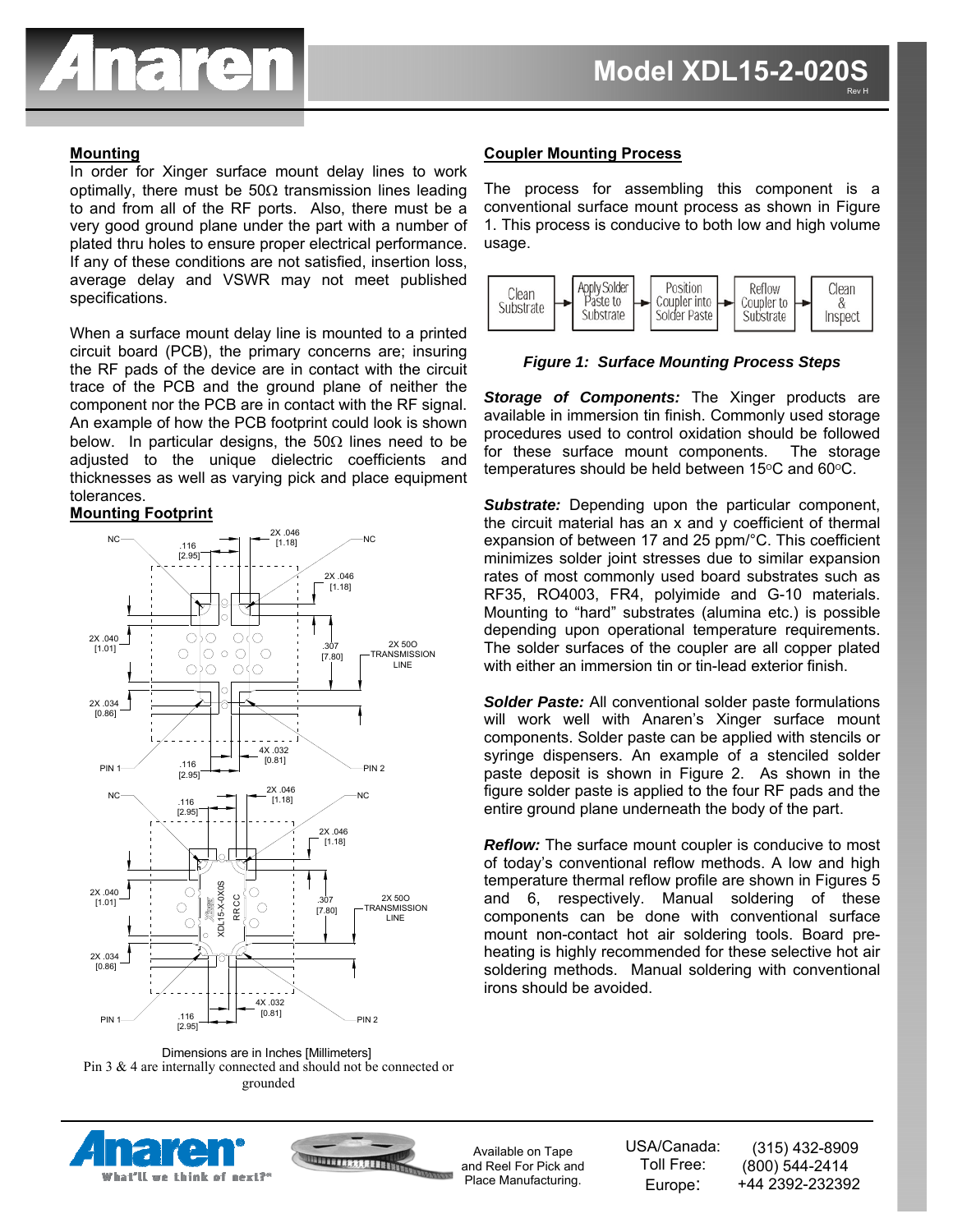



**Figure 5 – Low Temperature Solder Reflow Thermal Profile** 



**Figure 6 – High Temperature Solder Reflow Thermal Profile**

USA/Canada: Toll Free: Europe:

 (315) 432-8909 (800) 544-2414 +44 2392-232392

Available on Tape and Reel For Pick and Place Manufacturing.

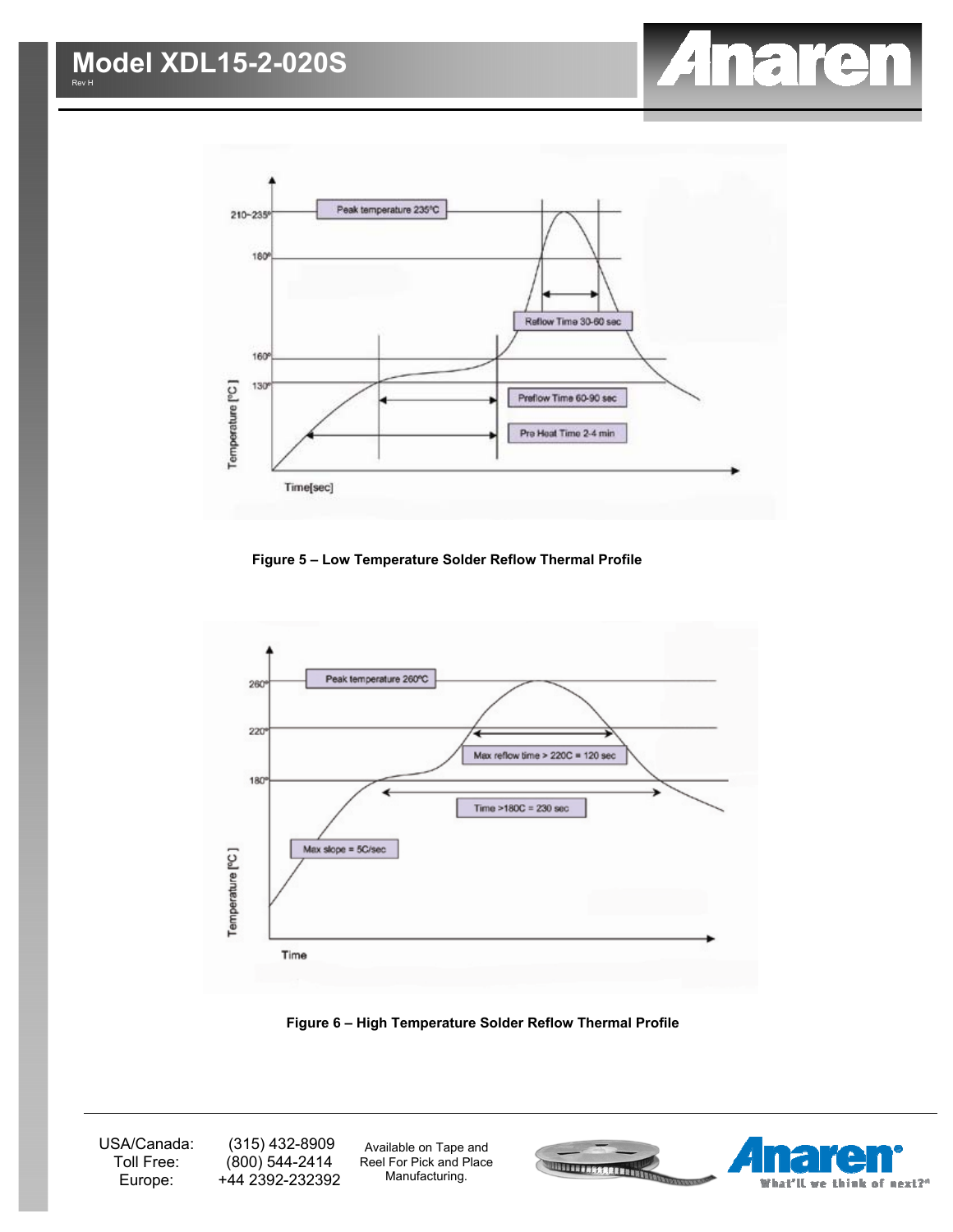

## **Qualification Flow Chart**







Available on Tape and Reel For Pick and Place Manufacturing.

USA/Canada: Toll Free: Europe:

 (315) 432-8909 (800) 544-2414 +44 2392-232392